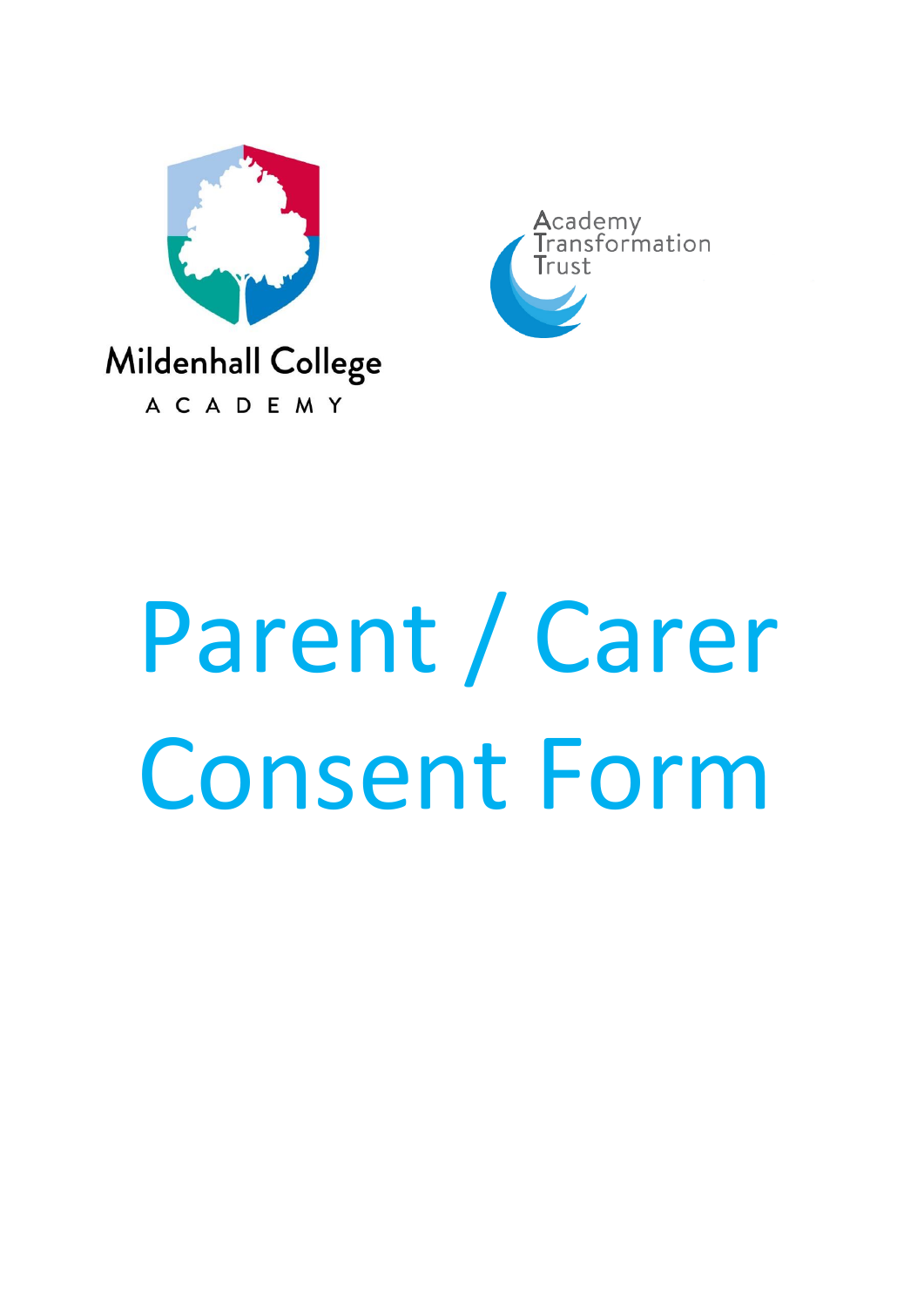### **PARENT CONSENT FORM – PUPIL PERSONAL DATA**

During a pupil's time with us we will gather information about them which we will use for various purposes. A Privacy Notice has been provided to them in relation to the use of this information, which is also available on the academy website.

# *[It is advisable to include a link to the Privacy Notice here in the interests of transparency.]*

There are some things that we cannot do unless you tell us that we can. We have set these out in the tables attached. Please could you read this form very carefully and tick the appropriate options. This will let us know which of these things you are happy for us to do, and which you are not.

If you are not happy for us to do any of the things in the tables attached then this will not affect your child's place at the academy. You are completely free to refuse to provide your consent to any of these things. You do not have to provide reasons for refusing your consent, but we are happy for you to give us additional information if you choose to so that we understand any concerns that you have and can take appropriate steps where necessary.

### **Photographs and Videos**

Some of the information in the attached tables includes photographs and videos of your child. We assure you that we take very seriously the issue of potential misuse of photographs and videos of our pupils, and have the following measures in place:

The academy will ensure that all pupils are dressed appropriately in any photographs or images/videos that are taken of them whilst participating in activities and events organised by the academy. These may be printed and displayed in the academy or published in newsletters and publicity materials if consent is given by your child for this purpose. All photographs and images/videos are stored securely until they are no longer needed at which point they are destroyed. CCTV images are only viewed by those authorised by the Principal for a legitimate purpose.

The academy may provide photographs and videos to the media, or the academy may be visited by the media who will take videos and photographs. When these have been submitted to or taken by the media the academy has no further control over these.

**Student Name:**

**Date of Birth:**



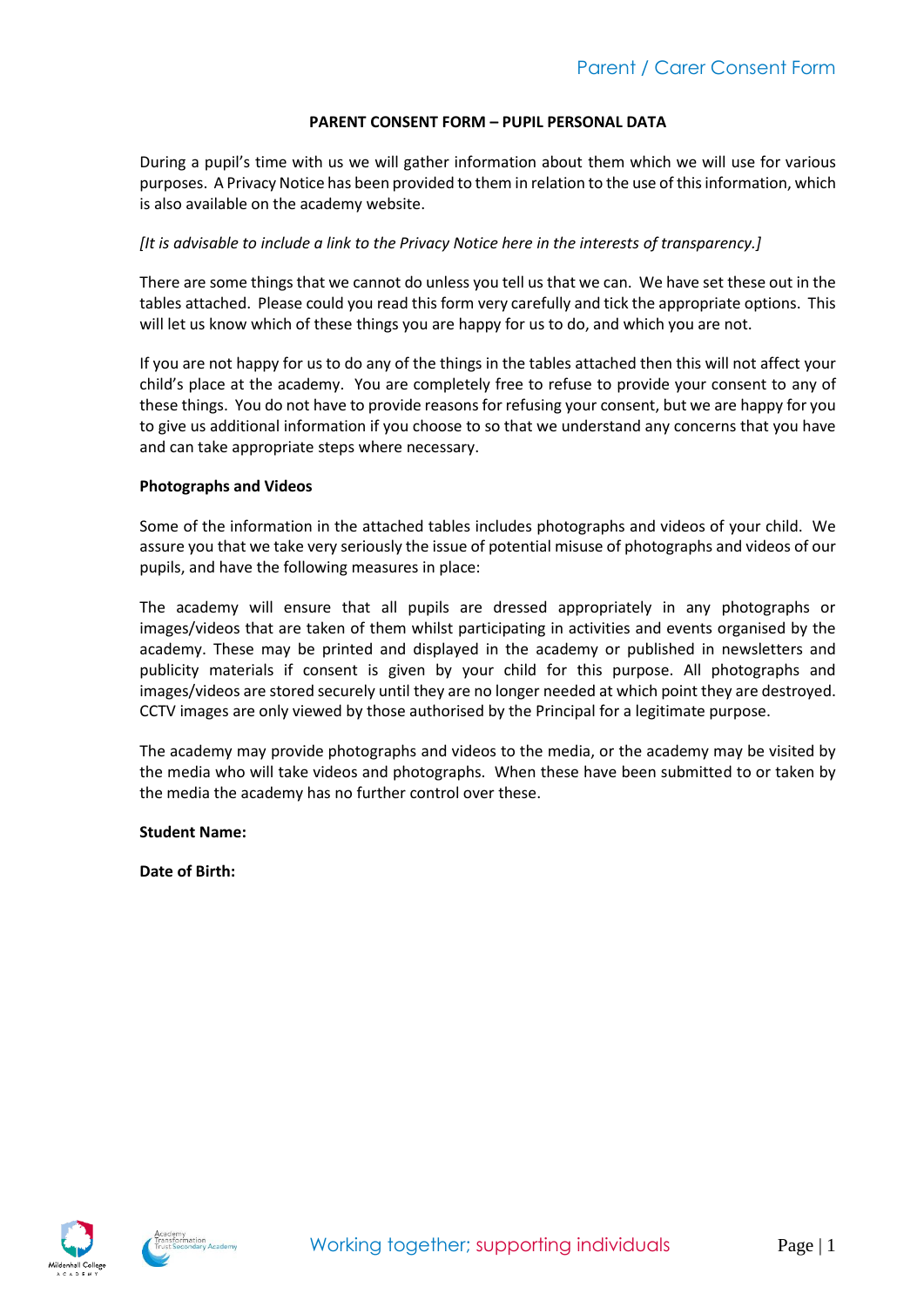## Celebrating Your Child's Achievements and Reporting on Events

As an academy which is part of Academy Transformation Trust we are very proud of the achievements of all of our pupils, and we want to be able to celebrate these achievements both within the academy, the wider Trust and with others. We may also want to report on significant events which involve our pupils, such as visits from dignitaries. This will involve providing information about involvement in certain activities such as sports.

|                                                                                                                 | Yes | No |
|-----------------------------------------------------------------------------------------------------------------|-----|----|
| In order to celebrate my child's achievements, I am happy for the<br>Trust/academy to use:                      |     |    |
| Photographs of my child]                                                                                        |     |    |
| Videos of my child                                                                                              |     |    |
| The following information may be used with the above:                                                           |     |    |
| Name                                                                                                            |     |    |
| Class                                                                                                           |     |    |
| Year Group                                                                                                      |     |    |
| I am happy for the following information to be used but only<br>without photographs or videos of my child:      |     |    |
| Name                                                                                                            |     |    |
| Class                                                                                                           |     |    |
| Year Group                                                                                                      |     |    |
| I am happy for the information selected above to be used:                                                       |     |    |
| On internal screens which may also be viewed by visitors<br>to the school site and/or on internal notice boards |     |    |
| On the Trust/academy intranet                                                                                   |     |    |
| On the Trust/academy website                                                                                    |     |    |
| On the Trust/academy social media sites                                                                         |     |    |
| In local news media - newspapers, websites and television                                                       |     |    |
| In national news media - newspapers, websites and<br>television                                                 |     |    |